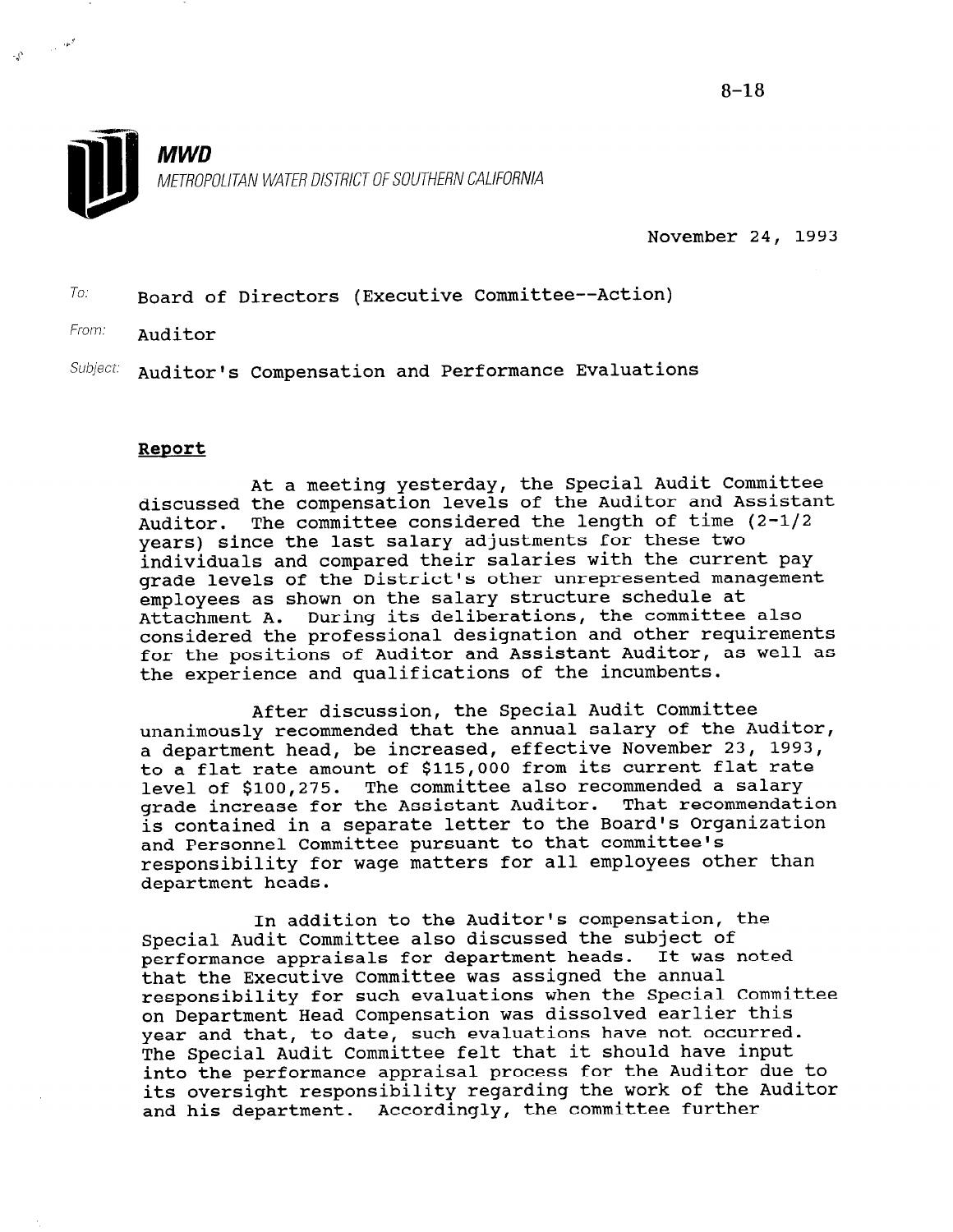recommended that a process be established so that its input could be included in performance evaluations of the Auditor by the Executive Committee. A proposed amendment to Section 2561 of the Administrative Code which would accomplish this objective is presented at Attachment B to this letter.

### Board Committee Assicmment

This letter is referred to the Executive Committee for action because of its responsibility to evaluate the District's department heads and to recommend their salaries and other compensation pursuant to Section  $2417(1)(5)$  of the Administrative Code.

#### Recommendation

It is recommended that the Board of Directors approve the following recommendations of the Special Audit Committee:

- 1. That the annual salary of the Auditor be established at a flat rate amount of \$115,000, effective November 23, 1993, and that Section 6500 of the Administrative Code be amended to reflect this new salary rate.
- 2. That Administrative Code Section 2561 be amended, as outlined in Attachment B to this letter, to establish a process to provide Special Audit Committee input to the Executive Committee concerning the Auditor's performance evaluations.

Mistral Wittondorp?

MWH:lo

Attachments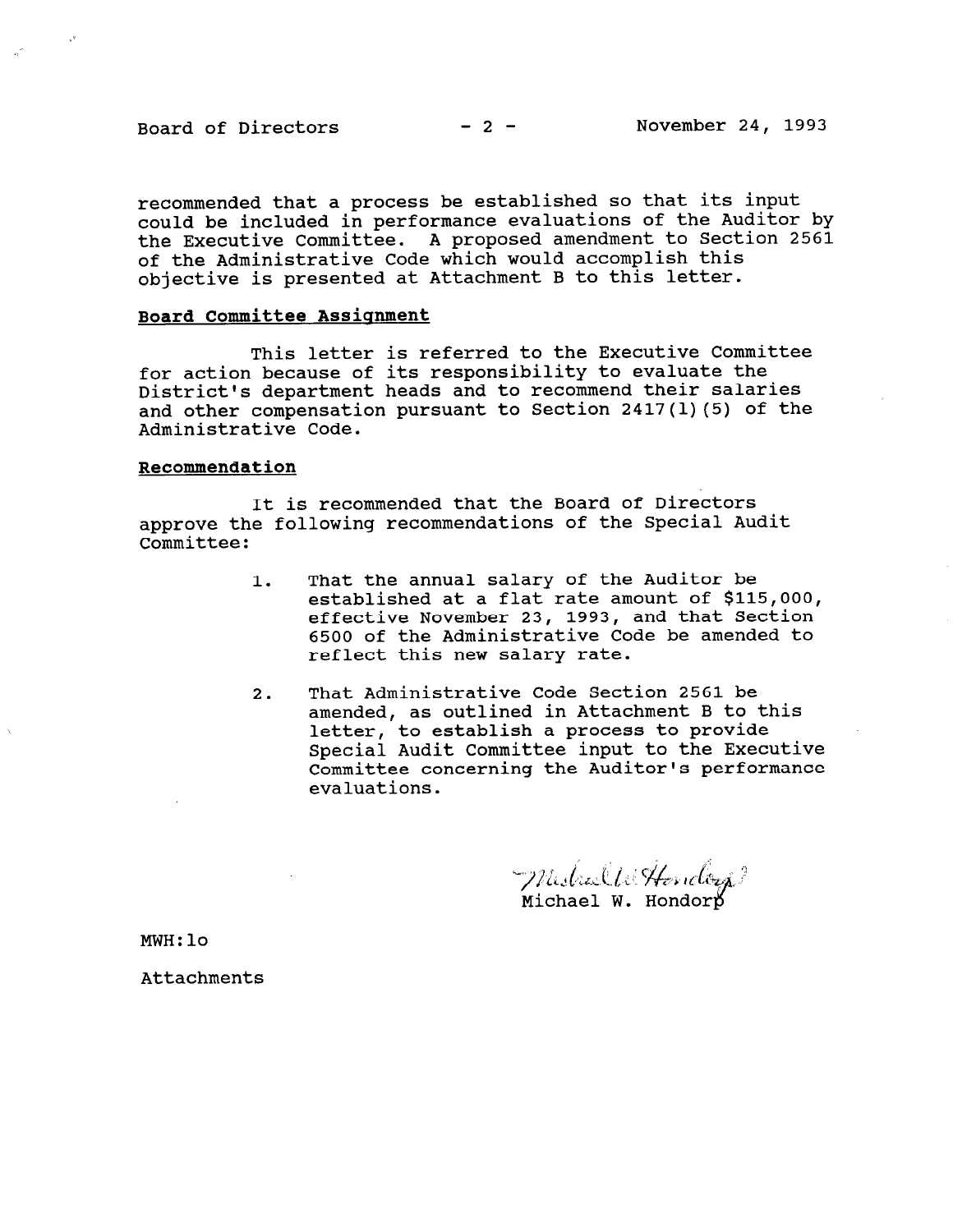### NOVEMBER 23, 1993, SPECIAL AUDIT COMMITTEE MEETING AGENDA ITEM 8:

# DISCUSSION OF AUDITOR'S AND ASSISTANT AUDITOR'S COMPENSATION

|              | DISTRICT UPPER MANAGEMENT AND PROFESSIONAL STAFF SALARY STRUCTURE (As of September 30, 1993)<br>Page 1 of 2 |                                |                                                             |                                  |               |                               |
|--------------|-------------------------------------------------------------------------------------------------------------|--------------------------------|-------------------------------------------------------------|----------------------------------|---------------|-------------------------------|
| <b>GRADE</b> | <b>POSITION TITLE</b>                                                                                       | TOP-OF-GRADE SALARY (to Scale) |                                                             | MOST RECENT SALARY ADJUSTMENT    |               |                               |
| FR           | GÈNERAL MANAGEA                                                                                             | 3,173,000                      |                                                             | 7991.<br>1992                    |               | $\frac{7553}{7-8-93}$ Hired   |
| 80           | <b>ASSISTANT GENERAL MANAGER (3)</b>                                                                        | \$147,350                      |                                                             | $8 - 23 - 91$                    |               |                               |
| <b>FR</b>    | GENEYAL COUNCEL                                                                                             | 600.0413                       |                                                             |                                  |               | 4-19-93 <i>Promotool</i>      |
| 76           | <b>ASSISTANT GENERAL COUNSEL</b>                                                                            | \$132,254                      |                                                             | $6 - 23 - 91$                    |               |                               |
| 74           | <b>CHIEF ENGINEER</b>                                                                                       | \$129,727                      |                                                             | $6 - 21 - 92$                    |               |                               |
| 74           | DIRECTOR OF FINANCE                                                                                         | \$129,727                      |                                                             | $6 - 21 - 92$                    |               |                               |
| 74           | CHIEF OF OPERATIONS                                                                                         | \$129,727                      |                                                             | $8 - 21 - 92$                    |               |                               |
| 71           | SR DEPUTY GENERAL COUNSEL (3)                                                                               | 5123,630                       |                                                             |                                  | $9 - 12 - 93$ | <b>LETTER</b>                 |
| 71           | LEGISLATIVE REPRESENTATIVE                                                                                  | \$119,559                      |                                                             | $6 - 21 - 92$                    |               |                               |
| 71           | <b>EXECUTIVE ASSISTANT TO THE GENERAL MANAGER</b>                                                           | \$119,559                      | G. Taylor's former position                                 | $6 - 21 - 92$                    |               | $\mathbf{B}$                  |
| 68           | DEPUTY GENERAL COUNSEL IV (1) 100 100 100 100 100 100                                                       | $15113,984$ ( $111111111111$   |                                                             |                                  | $9 - 12 - 93$ |                               |
| 68           | DIRECTOR OF INFORMATION SYSTEMS                                                                             | \$110,226                      |                                                             | $8 - 21 - 92$                    |               |                               |
| 68           | DIRECTOR OF PLANNING                                                                                        | \$110,226                      |                                                             | $8 - 21 - 92$                    |               | AUDITIOR                      |
| 68           | DIRECTOR OF PUBLIC AFFAIRS                                                                                  | \$110,226                      |                                                             | $6 - 21 - 92$                    |               |                               |
| 68           | DIRECTOR OF RESOURCES                                                                                       | \$110,228                      |                                                             | $6 - 21 - 92$                    |               |                               |
| 68           | DIRECTOR OF WATER QUALITY                                                                                   | \$110,226                      |                                                             | $6 - 21 - 92$                    |               | DATED                         |
| 68           | DIRECTOR OF SWP & CONSERVATION                                                                              | \$110,226                      |                                                             | $8 - 21 - 92$                    |               |                               |
| 68           | DIRECTOR OF ADMINISTRATIVE SERVICES                                                                         | \$110,226                      |                                                             | Plus three grades $\leq 2$ -9-93 |               | ciassificatione<br>Upgradecio |
| 68           | DIRECTOR OF RIGHT OF WAY AND LAND                                                                           | \$110,226                      |                                                             |                                  | $2 - 9 - 93$  |                               |
| 68           | DIRECTOR OF ENVIRONMENTAL COMPLIANCE                                                                        | \$110,226                      |                                                             |                                  | $2 - 9 - 93$  | <b>EMBER</b>                  |
| 88           | DIRECTOR OF PERSONNEL                                                                                       | \$110,226                      |                                                             |                                  | $2 - 9 - 93$  |                               |
| 68           | <b>ASSISTANT CHIEF ENGINEER (2)</b>                                                                         | \$110,226                      | <b>EMPLOYEE REPRESENTATIVE</b>                              | $6 - 21 - 92$                    |               | 24,                           |
| 68           | <b>ASSISTANT CHIEF OF OPERATIONS (2)</b>                                                                    | \$110,226                      | <b>BOARD EMPLOYEE (3)</b><br>FR = Flat Rate                 | $6 - 21 - 92$                    |               |                               |
| 68           | <b>ASSISTANT DIRECTOR OF FINANCE (2)</b>                                                                    | \$110,226                      | UNREPRESENTED EMPLOYEE                                      | $6 - 21 - 92$                    |               | 99                            |
| 68           | <b>EXECUTIVE ASSISTANT FOR STRATEGIC POLICY</b>                                                             | \$110,226                      | MANAGEMENT AND PROFESSIONAL                                 | $6 - 21 - 92$                    |               |                               |
| 65           | ASSOC DIRECTOR, SWP & CONSERVATION                                                                          | \$101,706                      | $\mathcal{L}_{\mathcal{A}}$<br><b>EMPLOYEES ASSOCIATION</b> | $8 - 21 - 92$                    |               |                               |
| 65           | ASSOC DIRECTOR OF WATER QUALITY                                                                             | \$101,706                      |                                                             | $6 - 21 - 92$                    |               |                               |
| 65           | <b>ASSOC DIRECTOR OF RESOURCES</b>                                                                          | \$101,706                      |                                                             | $8 - 21 - 92$                    |               |                               |
| FR           | <b>AUDITOR</b>                                                                                              | $\sqrt{3100,275}$              |                                                             | $8 - 23 - 91$                    |               | <b>ATTACHP</b>                |

TKENT  $\blacktriangleright$ 

 $\mathbb{Z}_2$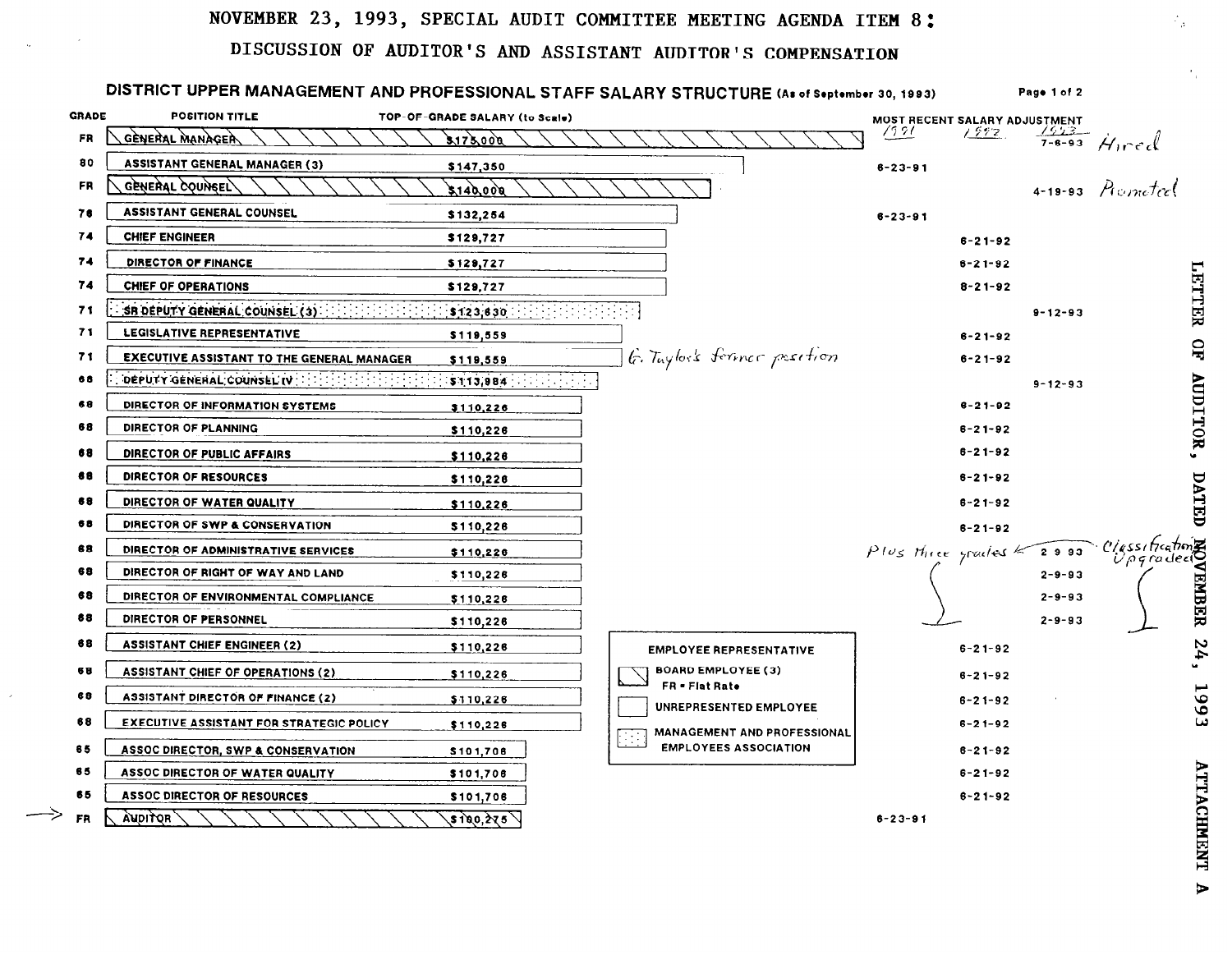## NOVEMBER 23, 1993, SPECIAL AUDIT COMMITTEE MEETING AGENDA ITEM 8:

### DISCUSSION OF AUDITOR'S AND ASSISTANT AUDITOR'S COMPENSATION